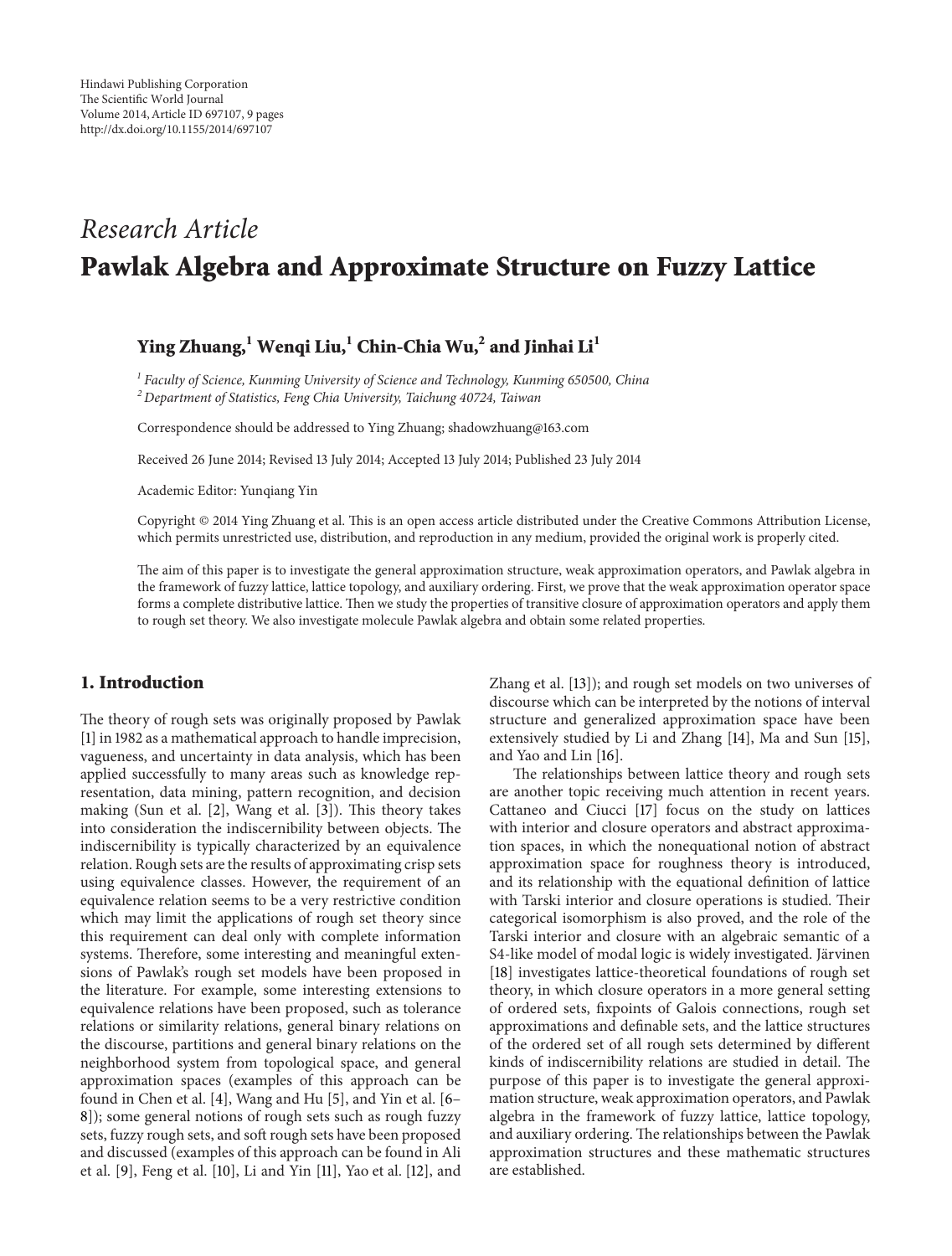The remaining part of the paper is organized as follows. Section 2 introduces the relevant definitions which will be used throughout the paper. Section 3 investigates the Pawlak algebra and weak Pawlak algebra on fuzzy lattice. Section 4 discusses the relationships between Pawlak algebra and auxiliary ordering. Section 5 focuses on the study of molecular Pawlak algebra. Section 6 investigates the properties of Pawlak algebra based on binary relation. Finally, Section 7 concludes the paper and suggests some future research topics.

#### **2. Preliminaries**

In this section, we introduce some basic definitions (see [3, 19, 20]) which will be used throughout the paper.

*Definition 1.* A partially ordered set  $(L, \leq)$  is said to be a lattice if inf{ $x, y$ } and sup{ $x, y$ }, denoted by  $\land$  and  $\lor$ , respectively, exist, for all  $x, y \in L$ . A lattice  $L$  is said to be *complete* if, for every  $A \subseteq L$ ,  $\bigwedge_{\alpha \in A} \alpha$  and  $\bigvee_{\alpha \in A} \alpha$  exist.

*Definition 2.* Let  $(L, \leq)$  be a complete lattice with the maximum element 1 and minimum element 0 and "≺" a binary relation on L. If the following conditions hold: for all  $\alpha$ ,  $\beta$ ,  $\mu$ ,  $\eta, \gamma \in L$ ,

(i) 
$$
\alpha \prec \beta \Rightarrow \alpha \le \beta
$$
,  
\n(ii)  $\mu \le \alpha \prec \beta \le \eta \Rightarrow \mu \prec \eta$ ,  
\n(iii)  $\alpha \prec \gamma$ ,  $\beta \prec \gamma \Rightarrow \alpha \lor \beta \prec \gamma$ ,  
\n(iv)  $\forall \alpha \in L, 0 \prec \alpha \prec 1$ ,

then the relation "≺" is called an *auxiliary ordering* on *L*. If the relation "≺" satisfies conditions (i), (ii), and (iv), it is called a *weak auxiliary ordering* on *L*. The weak auxiliary ordering "≺" is called *completely approximate* if

$$
\forall \alpha \in L, \quad \alpha = \vee \{ \gamma \mid \gamma \prec \alpha, \ \gamma \in L \} \, . \tag{1}
$$

Furthermore, if the relation "≺" satisfies conditions (i), (ii), (iv), and

 $(iii)'$   $\alpha_t \prec \beta(t \in T) \Rightarrow \bigvee_{t \in T} \alpha_t \prec \beta$ 

then " $\prec$ " is called a strong auxiliary ordering on  $L$ .

*Definition 3.* Let  $(L, \vee, \wedge, 0, 1)$  be a completely distributive lattice. If the mapping  $\epsilon : L \to L$  satisfies the following conditions:

- (i) reverse law:  $\forall \alpha, \beta \in L$ , if  $\alpha \leq \beta$ , then  $\beta^c \leq \alpha^c$ ,
- (ii) recovery law:  $\forall \alpha \in L, (\alpha^c)^c = \alpha$ ,

then  $(L, \vee, \wedge,^c, 0, 1)$  is called a *fuzzy lattice*.

*Remark 4.* The notion of fuzzy lattice just given is first introduced in Wang [20] and is also called de Morgan completely distributive lattice in the literature. To keep consistency, we adopt the term "fuzzy lattice" in this paper.

*Definition 5.* Let  $(L, \vee, \wedge, {}^c, 0, 1)$  be a fuzzy lattice and  $\pi \subseteq L$ . If the subset  $\pi$  satisfies the following conditions:

\n- (i) 
$$
0 \notin \pi
$$
,
\n- (ii)  $\alpha, \beta \in \pi$ ,  $\alpha \wedge \beta \neq 0 \Rightarrow \alpha \leq \beta$  or  $\beta \leq \alpha$ ,
\n- (iii)  $\alpha, \beta, \gamma \in \pi$ ,  $\alpha \leq \gamma$ ,  $\beta \leq \gamma \Rightarrow \alpha \wedge \beta \neq 0$ ,
\n- (iv)  $\eta = \vee \{\alpha \mid \alpha \in \pi, \alpha \leq \eta\}$  for all  $\eta \in L$ ,
\n- (v) if  $\pi_0 \subseteq \pi$  and  $\pi_0$  is linear order subset, then  $\vee \pi_0 \in \pi$ ,
\n

then  $\pi$  is called a *molecular set*, and the element of  $\pi$  is called a *molecule*. The fuzzy lattice with molecule  $(L(\pi), \vee, \wedge,^c, 0, 1)$ is called a *molecular lattice*.

*Definition 6.* Let  $(L, \vee, \wedge,^c, 0, 1)$  be a fuzzy lattice and  $\delta \subseteq L$ . If the subset  $\delta$  satisfies the following conditions:

(1) 
$$
0, 1 \in \delta
$$
,  
\n(2)  $\alpha_t \in \delta(t \in T) \Rightarrow \bigvee_{t \in T} \alpha_t \in \delta$ ,  
\n(3)  $\alpha, \beta \in \delta \Rightarrow \alpha \wedge \beta \in \delta$ ,

then  $(L, \delta)$  is called a lattice topology space.

## **3. The Pawlak Algebra and Weak Pawlak Algebra on Fuzzy Lattices**

In this section, we investigate the structural properties of Pawlak rough approximations on fuzzy lattices. Let us begin with introducing the following concepts.

*Definition 7* (see [20])). Let  $(L, \vee, \wedge,^c, 0, 1)$  be a fuzzy lattice. If the dual mappings  $apr : L \rightarrow L$  and  $\overline{apr} : L \rightarrow L$  satisfy the following conditions:

$$
(P1) \underline{apr}(\alpha) = (\overline{apr}(\alpha^c))^c \ (\forall \alpha \in L),
$$

$$
(P2) \underline{apr}(1) = 1,
$$

$$
(P3) \underline{apr}(\alpha \wedge \beta) = (\underline{apr}\alpha) \wedge (\underline{apr}\beta) \ (\forall \alpha, \beta \in L),
$$

$$
(P4) \alpha \leq \overline{apr}(\alpha), \forall \alpha \in L,
$$

then  $(L, \vee, \wedge, ^{c}, 0, 1, \underbrace{apr}, \overline{apr})$  is called a Pawlak algebra.  $\overline{apr}$ (resp., apr, pair  $(apr, \overline{apr})$ ) is called upper approximation operator (resp., lower approximation operator, dual approximation operator) on *L*. If  $apr(\alpha) = \overline{apr}(\alpha)$ , then  $\alpha$  is called a definable element. If  $apr\alpha \neq \overline{apr}\alpha$ , then  $\alpha$  is called a rough element.

If (P3) is replaced by the following condition (P3)<sup>∗</sup>:

$$
(P3)^* \ \alpha \leq \beta \Rightarrow \underline{apr(\alpha)} \leq \underline{apr(\beta)},
$$

then  $\overline{apr}$  (resp., *apr*, pair (*apr*,  $\overline{apr}$ )) is called a weak upper approximation operator (resp., weak lower approximation operator, weak dual approximation operator) on  $L$ , and the system  $(L, \vee, \wedge, ^c, 0, 1, \underbrace{apr, \overline{apr}})$  is called a weak Pawlak algebra.

Let  $(L, \vee, \wedge,^c, 0, 1)$  be a fuzzy lattice. Denote by  $APR(L)$ (resp.,  $APR_W(L)$ ) the set of all dual approximation operators (resp., dual weak approximation operators) on  $L$ , respectively, and by  $\sigma_0^{apr}(L)$  the set of all definable elements in the Pawlak algebra  $(L, \vee, \wedge,^c, 0, 1, \underline{apr}, \overline{apr}).$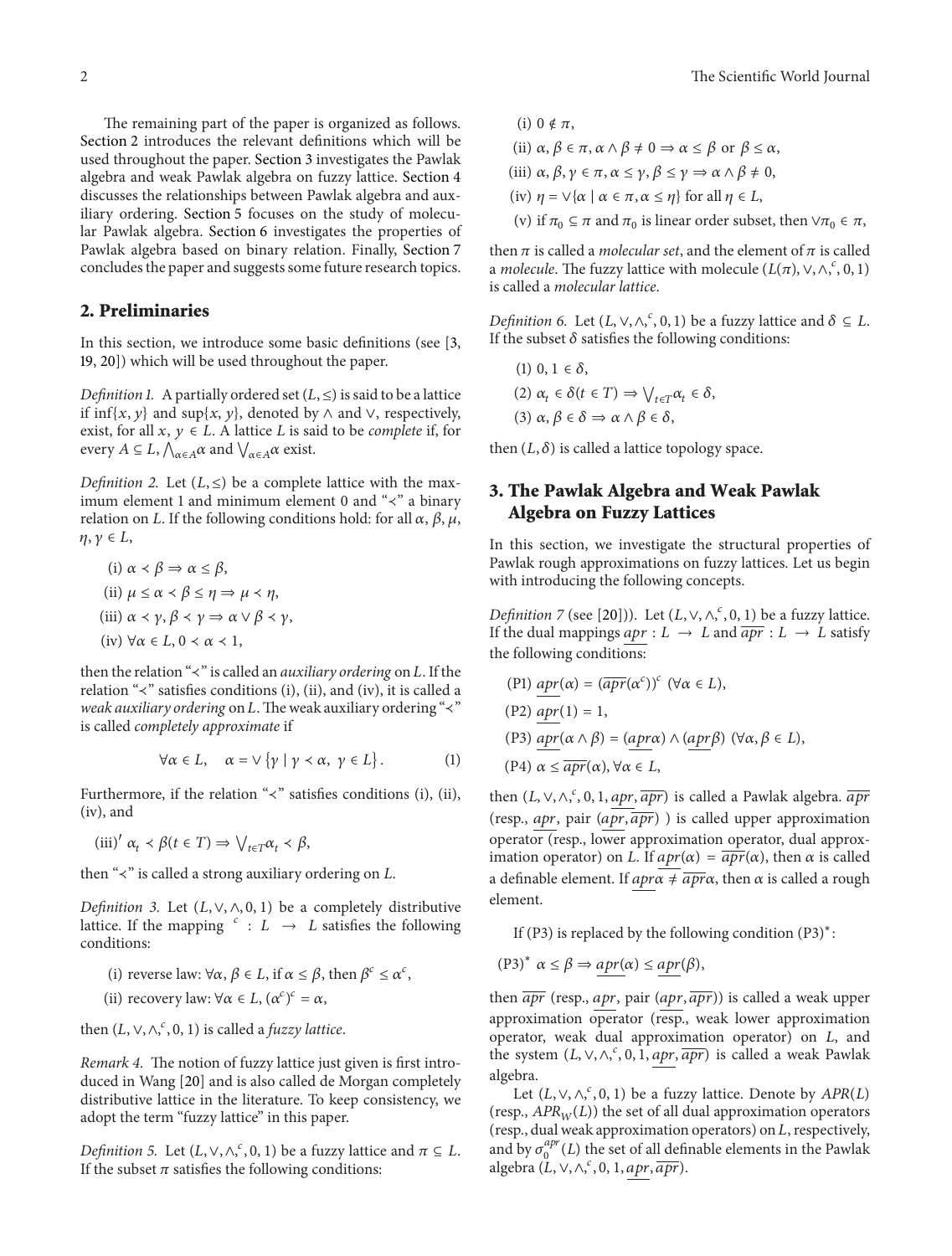*Definition 8.* Let  $(L, \vee, \wedge,^c, 0, 1)$  be a fuzzy lattice and  $(\underbrace{apr_1}_{n}$ ,  $\underbrace{apr_2}_{n}$ ,  $\underbrace{apr_2}_{n}$ )  $\in$  APR<sub>w</sub>(L). Then the dual weak approximation operator  $\left(\frac{apr_2}{qr_2}, \frac{apr_2}{qr_2}\right)$  is called *rougher* than  $(\underbrace{apr_1}_{\overline{j_1},\overline{apr_1}})$ , denoted by  $(\underbrace{apr_1}_{\overline{j_1},\overline{apr_1}}) \prec (\underbrace{apr_2}_{\overline{j_2},\overline{apr_2}})$ , if the following inequalities hold:

$$
\forall \alpha \in L, \quad \underline{apr}_2(\alpha) \le \underline{apr}_1(\alpha) \le \overline{apr}_1(\alpha) \le \overline{apr}_2(\alpha). \quad (2)
$$

**Proposition 9.** Let  $(L, \vee, \wedge, ^c, 0, 1, \underline{apr}, \overline{apr})$  be a Pawlak alge*bra.* Then  $APR(L) \subseteq APR_w(L)$ .

*Proof.* Let  $(apr, \overline{apr}) \in APR(L)$ . For any  $\alpha, \beta \in L$  with  $\alpha \leq \beta$ , we have  $\alpha = \alpha \wedge \beta$ , and so

$$
\underline{apr}(\alpha) = \underline{apr}(\alpha \wedge \beta) = \underline{apr}(\alpha) \wedge \underline{apr}(\beta).
$$
 (3)

Therefore,  $apr(\alpha) \leq apr(\beta)$ , implying that condition (P3)<sup>∗</sup> holds. Hence  $(apr, \overline{apr}) \in APR_W(L)$ , as required.  $\Box$ 

Define two dual approximation operators  $I := (\underline{I}, \overline{I})$  and  $O := (O, \overline{O})$  as follows:

$$
\forall \alpha \in L, \quad \underline{I}(\alpha) = \begin{cases} 0 & \alpha \neq 1 \\ 1 & \alpha = 1 \end{cases}, \quad \overline{I}(\alpha) = \begin{cases} 0 & \alpha = 0 \\ 1 & \alpha \neq 0 \end{cases} \tag{4}
$$
\n
$$
\forall \alpha \in L, \quad \underline{O}(\alpha) = \overline{O}(\alpha) = \alpha.
$$

Then it is easy to see that  $I, O \in APR(L)$  and  $O \prec (apr, \overline{apr}) \prec$ *I* for any  $(apr, \overline{apr}) \in APR_w(L)$ .

It is possible to characterize  $APR_W(L)$  according to the following result.

**Theorem 10.** *Let*  $(L, \vee, \wedge, \ulcorner, 0, 1)$  *be a fuzzy lattice. Then*  $(APR_W(L), \prec)$  *is a complete distributive lattice with maximum element* I and minimum element O.

*Proof.* Suppose that  $\left\{(\underbrace{apr}_{t}, \overline{apr}_{t})\right\}_{t \in T} \subseteq APR_w(L)$ , where T is an index set. Define  $\bigvee_{t \in T} \underbrace{apr}_{t}$  by

$$
\left(\underset{t \in T}{\underset{\text{top-t}}{\bigvee}} apt\right)(\alpha) = \underset{t \in T}{\underset{\text{top-t}}{\bigvee}} apt\left(\alpha\right), \quad \forall \alpha \in L. \tag{5}
$$

And  $\bigwedge_{t \in T} \underbrace{apr_t}_{t}$ ,  $\bigvee_{t \in T} \overline{apr_t}$ , and  $\bigwedge_{t \in T} \overline{apr_t}$  can be similarly defined. Then the following assertions hold.

> (1) Consider  $(\bigvee_{t \in T} \frac{apr}{r}, \bigwedge_{t \in T} \frac{apr}{r}, )$  $(\bigwedge_{t \in T} \underbrace{apr}_{t}, \bigvee_{t \in T} \overline{apr}_{t}) \in APR_w(L)$ . In fact, for any  $\alpha, \beta \in L$ , by Definitions 6 and 7, we have

$$
\begin{array}{rcl}\n(\text{P1}) & (\bigvee_{t \in T} \underbrace{apr}_t(\alpha) & = & \bigvee_{t \in T} \underbrace{apr}_t(\alpha) & = \\
\bigvee_{t \in T} \underbrace{(apr_t(\alpha^c))^c}_{\text{(A}_{t \in T} \overline{apr}_t)(\alpha^c)}\big)^c & = & (\bigwedge_{t \in T} \overline{apr}_t(\alpha^c))^c \\
(\text{P2}) & (\bigvee_{t \in T} \underbrace{apr}_t)(1) = \bigvee_{t \in T} \underbrace{apr}_t(1) = 1, \\
(\text{P3}) & \text{if } \alpha \leq \beta, \text{ then } \underbrace{apr}_t(\alpha) \leq \underbrace{apr}_t(\beta), \forall t \in T, \\
\text{implying that } \bigvee_{t \in T} \underbrace{apr}_t(\alpha) \leq \bigvee_{t \in T} \overline{apr}_t(\beta),\n\end{array}
$$

(2) Consider  $(\bigwedge_{t \in T} \underbrace{apr}_{t}, \bigvee_{t \in T} \overline{apr}_{t}) \in APR_w(L)$ . The proof is analogous to that of (1).

(3) Consider  $\inf\{(\underset{t}{apr}_t, \overline{apr}_t\})$  |  $t \in T\}$  =  $(\bigvee_{t \in T} \underbrace{apr}_{t}, \bigwedge_{t \in T} \overline{apr}_{t})$  and  $\sup \{(\underbrace{apr}_{t}, \overline{apr}_{t}) \mid t \in$  $T\} = (\bigwedge_{t \in T} \underbrace{apr_t}_{t}, \bigvee_{t \in T} \overline{apr_t}_{t}).$  Clearly,  $(\underbrace{apr_t}_{t}, \overline{apr_t}_{t})$  $(\bigvee_{t \in T} \underbrace{apr_t}_{t}, \bigwedge_{t \in T} \overline{apr_t})$  is true for all  $t \in T$ . In fact, let  $(apr, \overline{apr}) \in APR_w(L)$  be such that  $(apr, \overline{apr}) \prec$  $(\underbrace{apr_t}_{t}, \overline{apr_t})$  for all  $t \in T$ . Then  $\underbrace{apr(\alpha) \leq apr(\alpha) \leq T}$  $\overline{apr}(\alpha) \leq \overline{apr}_t(\alpha)$  for all  $t \in T$  and  $\alpha \in L$  by definition. It follows that

$$
\bigvee_{t \in T} \underline{apr}_{t} \left( \alpha \right) \le \underline{apr} \left( \alpha \right) \le \overline{apr} \alpha \le \bigwedge_{t \in T} \overline{apr}_{t} \left( \alpha \right), \quad \forall \alpha \in L. \tag{6}
$$

On the other hand, it is obvious that  $\left(\frac{apr_t}{p}\right) \rightarrow$  $(\bigvee_{t \in T} \underbrace{apr_t}_{t}, \bigwedge_{t \in T} \overline{apr_t})$  for all  $t \in T$ . Hence,  $\inf \{ \underbrace{(apr_t, \overline{apr_t})}$  $t \in T$ } = ( $\bigvee_{t \in T} \underbrace{apr}_{t}, \bigwedge_{t \in T} \overline{apr}_{t}$ ). In a similar way by duality, we have  $\sup\{(\underbrace{apr}_t, \overline{apr}_t) \mid t \in T\} = (\bigwedge_{t \in T} \underbrace{apr}_t, \bigvee_{t \in T} \overline{apr}_t).$ 

Summing up the above analysis,  $(APR_W(L), \prec)$  is a complete lattice. It is obvious that  $I$  is the maximum element and *O* is the minimum element and that  $(APR_W(L), \prec)$  is distributive. This completes the proof.  $□$ distributive. This completes the proof.

**Proposition 11.** *Let*  $(L, \vee, \wedge,^c, 0, 1)$  *be a fuzzy lattice and*  $(L, \delta)$ *a lattice topology space. Define the operators*  $\underline{apr}_\delta : L \to L$ *and*  $\overline{apr}_{\delta} : L \rightarrow L$  *by* 

$$
\frac{apr_{\delta}(\alpha) = \vee \{ \gamma \mid \gamma \le \alpha, \gamma \in \delta \},}{apr_{\delta}(\alpha) = \wedge \{ \gamma^{c} \mid \alpha \le \gamma^{c}, \gamma \in \delta \},}
$$
\n(7)

*respectively, for all* ∈*. Then the system*  $(L, \vee, \wedge, \frac{c}{2}, 0, 1, \underbrace{apr}_{\delta}, \overline{apr}_{\delta})$  is a Pawlak algebra.

*Proof.* It is straightforward and omitted.

**Proposition 12.** Let  $(L, \vee, \wedge, \overset{c}{\wedge}, 0, 1, \underset{apr}{\text{apr}}, \overline{\text{apr}})$  be a Pawlak algebra. Then  $(L, \sigma_0^{apr}(L))$  is a zero-dimensional lattice topology *space.*

*Proof.* It is evident that  $\sigma_0^{apr}(L) = {\alpha \in L \mid \alpha = \underline{apr}(\alpha) }$  $\{\alpha \in L \mid \alpha = \overline{apr}(\alpha) \}.$  And we conclude that the following assertions hold.

- (a)  $\{\alpha \in L \mid \alpha = apr(\alpha)\}\$ is union-closed. Suppose that  $\{\alpha_t \mid t \in T\} \subseteq \{\alpha \in L \mid \alpha = apr(\alpha)\}\)$ , where T is an index set. Now, for any  $s \in T$ , we have  $\alpha_s \leq \bigvee_{t \in T} \alpha_t$ , and so  $\alpha_s = apr(\alpha_s) \leq apr(\bigvee_{t \in T} \alpha_t)$ , implying that  $\bigvee_{t \in T} \alpha_t \leq apr(\bigvee_{t \in T} \alpha_t)$ . Since  $\bigvee_{t \in T} \alpha_t \geq apr(\bigvee_{t \in T} \alpha_t)$ , we have  $\bigvee_{t \in T} \alpha_t = apr(\bigvee_{t \in T} \alpha_t)$  by conditions (P1) and (P4), as required.
- (b)  $\{\alpha \in L \mid \alpha = \overline{apr}(\alpha) \}$  is intersection-closed. Suppose that  $\{\alpha_t \mid t \in T\} \subseteq \{\alpha \in L \mid \alpha = \overline{apr}(\alpha) \}$ , where T

 $\Box$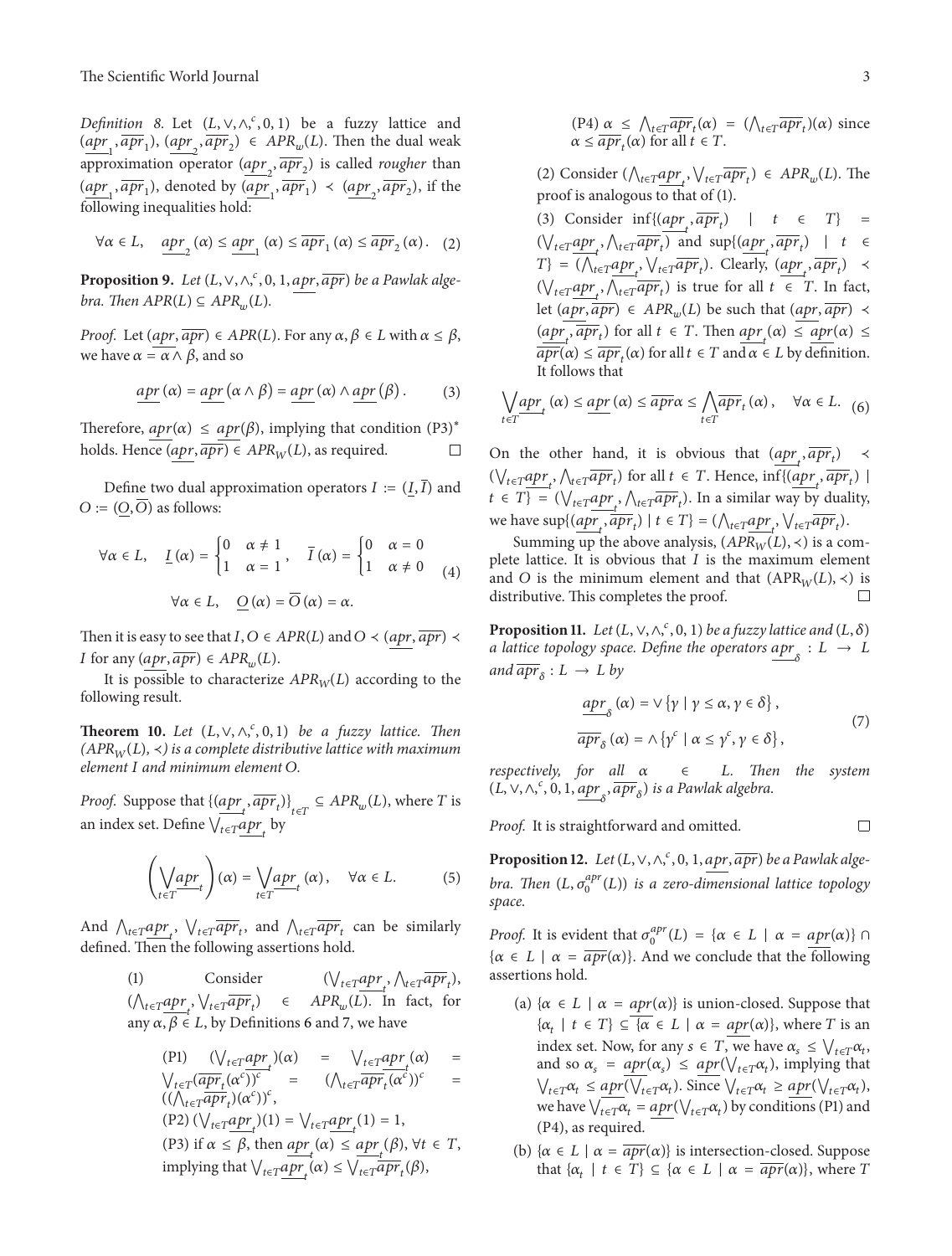is an index set. For any  $s \in T$ , we have  $\alpha_s \geq \bigwedge_{t \in T} \alpha_t$ , and so  $\alpha_s = apr(\alpha_s) \geq \overline{apr}(\bigwedge_{t \in T} \alpha_t)$ , implying that  $\bigwedge_{t \in T} \alpha_t \geq \overline{apr}(\bigwedge_{t \in T} \alpha_t)$ . By condition (P4), we have  $\bigwedge_{t \in T} \alpha_t = \overline{apr}(\bigwedge_{t \in T} \alpha_t)$ , as required.

(c)  $\{\alpha \in L \mid \alpha = apr(\alpha)\}\cap \{\alpha \in L \mid \alpha = \overline{apr}(\alpha)\}\$ is complement-closed. For any  $\alpha \in {\alpha \in L \mid \alpha =}$  $apr(\alpha) \} \cap {\alpha \in L \mid \alpha = \overline{apr(\alpha)} \}$ , by condition (P1), we have  $\frac{apr(\alpha^c)}{=}((\frac{apr(\alpha^c)}{c})^c)^c = (\frac{apr(\alpha)}{c})^c = \alpha$ , implying that  $\alpha^c \in {\{\alpha \mid \alpha = apr(\alpha)\}\cap {\{\alpha \mid \alpha = apr(\alpha)\}\}}$  $\overline{apr}(\alpha)$ . Hence  $\{\alpha \mid \alpha = apr(\alpha)\}\cap \{\alpha \mid \alpha = \overline{apr}(\alpha)\}\$ is complement-closed.

Summing up the above analysis,  $(L, \sigma_0^{app}(L))$  is a zerodimensional lattice topology space.

Now, let us turn our attention to the study of the transitive closure of approximation operators.

Let  $(L, \vee, \wedge,^c, 0, 1)$  be a fuzzy lattice. Define the operator "∘" on  $APR(L)$  as follows:

$$
\left(\underline{apr_1}, \overline{apr_1}\right) \circ \left(\underline{apr_2}, \overline{apr_2}\right) := \left(\underline{apr_1} \circ \underline{ apr_2}, \overline{ apr_1} \circ \overline{ apr_2}\right). \tag{8}
$$

That is,

$$
\forall \alpha \in L, \quad \left(\underline{apr_1}, \overline{apr_1} \right) \circ \left(\underline{apr_2}, \overline{apr_2} \right) (\alpha) = \left(\underline{apr_1} \left(\underline{ apr_2} (\alpha) \right), \overline{ apr_1} \left(\overline{ apr_2} (\alpha) \right) \right), \tag{9}
$$

where  $(\underbrace{apr_1}_{1}, \overline{apr_1})$ ,  $(\underbrace{apr_2}_{n}, \overline{apr_2}) \in APR(L)$ . For any positive integer k, define  $(apr, \overline{apr})^{(k+1)} := (apr, \overline{apr})^{(k)} \circ (apr, \overline{apr}).$ Denote cl( $apr$ ,  $\overline{apr}$ ) :=  $\bigvee_{k=1}^{\infty} (apr, \overline{apr} )^{(k)}$ , which is called the *transitive closure* of  $(apr, \overline{apr}$ ). Then, we obtain the following result.

**Lemma 13.** *Let*  $(L, \vee, \wedge,^c, 0, 1)$  *be a fuzzy lattice. Then* 

(1)  $(\underline{apr_1}, \overline{apr_1})$  <  $(\underline{apr_1}, \overline{ apr_1})$  ·  $(\underline{apr_2}, \overline{ apr_2})$  for all  $(\underline{apr}_1, \overline{apr}_1), (\underline{apr}_2, \overline{ apr}_2) \in APR(L);$  $(2)$   $(\underline{apr}_1, \overline{apr}_1) \circ (\underline{apr}_2, \overline{apr}_2) \in APR(L);$ (3)  $cl(apr, \overline{apr}$ ) is a dual approximation operator.

*Proof.* (1) It is straightforward and omitted.

(2) It suffices to prove that  $(apr_1, \overline{apr_1} \circ (apr_2, \overline{ apr_2})$ satisfies conditions (P1)–(P4) in Definition 7. In fact, for any  $\alpha, \beta \in L$ , we have

$$
\begin{array}{lll} \text{(P1)} & \dfrac{apr_1(apr_2(\alpha))}{(apr_1((apr_2(\alpha))^c)^c)} = & \dfrac{ \overline{apr}_1((apr_2(\alpha))^c)^c}{(apr_1((apr_2(\alpha^c))^c)^c)} = & \dfrac{ \overline{apr}_1( \overline{apr}_2(\alpha^c))^c}{( \overline{apr}_2(\alpha^c))^c}, \\ \text{(P2)} & \dfrac{ (apr_1 \circ apr_2)(1) = apr_1( apr_2(1)) = apr_1(1) = 1, \\ \text{(P3)} & \dfrac{ (apr_1 \circ apr_2)(\alpha \wedge \beta) = apr_1( apr_2(\alpha \wedge \beta))}{( \alpha \wedge \beta) = apr_1( apr_2(\alpha))} \\ & \dfrac{ \overline{apr}_1( apr_2(\alpha) \wedge apr_2(\beta)) = ( \overline{apr}_1( apr_2)(\alpha)) \wedge ( apr_1( apr_2)(\beta)), }{ ( \underline{apr}_1( apr_2(\beta)) = ( apr_1( apr_2)(\alpha)) \wedge ( apr_1( apr_2)(\beta)), } \end{array}
$$

$$
\frac{(\text{P4}) \forall \alpha \in L, \alpha \leq \overline{apr}_2(\alpha) \Rightarrow \alpha \leq \overline{apr}_1(\alpha) \leq \overline{apr}_1(\alpha) \leq \overline{apr}_2(\alpha) = (\overline{apr}_1 \circ \overline{apr}_2)(\alpha).
$$

(3) From the proof of Theorem 10, we have

$$
\mathbf{cl}\left(\underbrace{apr}, \overline{apr}\right) = \left(\bigwedge_{k=1}^{\infty} \underbrace{apr^{(k)}}, \bigvee_{k=1}^{\infty} \overline{apr^{(k)}}\right). \tag{10}
$$

And it is easy to prove by mathematical induction that

$$
\frac{apr^{(k)}(\alpha \wedge \beta)}{= apr^{(k)}(\alpha) \wedge apr^{(k)}(\beta)}
$$
 for all positive integer k. (11)

Therefore,

$$
\left(\bigwedge_{k=1}^{\infty} apr^{(k)}\right)(\alpha \wedge \beta) = \bigwedge_{k=1}^{\infty} apr^{(k)}(\alpha \wedge \beta)
$$

$$
= \bigwedge_{k=1}^{\infty} \left(\underbrace{apr^{(k)}(\alpha) \wedge apr^{(k)}(\beta)}\right)
$$

$$
= \left(\bigwedge_{k=1}^{\infty} apr^{(k)}(\alpha)\right) \wedge \left(\bigwedge_{k=1}^{\infty} apr^{(k)}(\beta)\right).
$$
(12)

It follows that  $cl(apr, \overline{apr})$  satisfies condition (P3). Similarly, we can prove that  $cl(apr, \overline{apr})$  also satisfies conditions (P1), (P2), and (P4). Hence,  $cl(apr, \overline{apr})$  is a dual approximation operator. П

**Theorem 14** (see [21]). *If*  $(L, \vee, \wedge, \overset{c}{\cdot}, 0, 1, \underset{apr}{\overline{apr}})$  *is a Pawlak algebra, then the subset*  $T_{apr} = \{ \gamma \mid apr(\gamma) = \gamma \}$  *is a lattice topology on L.* 

**Theorem 15.** *Let*  $(L, \vee, \wedge, {}^c, 0, 1)$  *be a fuzzy lattice and*  $(apr, \overline{apr}) \in APR(L)$ . Then for any  $\alpha \in L$ , one has

$$
\left(\bigwedge_{k=1}^{\infty} \frac{apr^{(k)}}{r}\right)(\alpha) = \vee \left\{\gamma \mid \gamma \le \alpha, \frac{apr}{r}(\gamma) = \gamma\right\},\qquad(13)
$$

$$
\left(\bigvee_{k=1}^{\infty} \overline{apr}^{(k)}\right)(\alpha) = \wedge \{\tau \mid \alpha \leq \tau, \overline{apr}(\tau) = \tau\}.
$$
 (14)

*Proof.* It suffices to prove (13). Equation (14) can be proved by the duality of approximation operators. By the infinite-unionclosing in  $T_{apr}$ , for any  $\alpha \in L$ , we have

$$
\underline{apr} \left[ \vee \{ \gamma \mid \gamma \le \alpha, \underline{apr} \left( \gamma \right) = \gamma \} \right]
$$
\n
$$
= \vee \{ \gamma \mid \gamma \le \alpha, \underline{ apr} \left( \gamma \right) = \gamma \} \le \alpha,
$$
\n
$$
\underline{ apr} \left[ \vee \{ \gamma \mid \gamma \le \alpha, \underline{ apr} \left( \gamma \right) = \gamma \} \right]
$$
\n
$$
= \vee \{ \gamma \mid \gamma \le \alpha, \underline{ apr} \left( \gamma \right) = \gamma \} \le \underline{ apr} \left( \alpha \right),
$$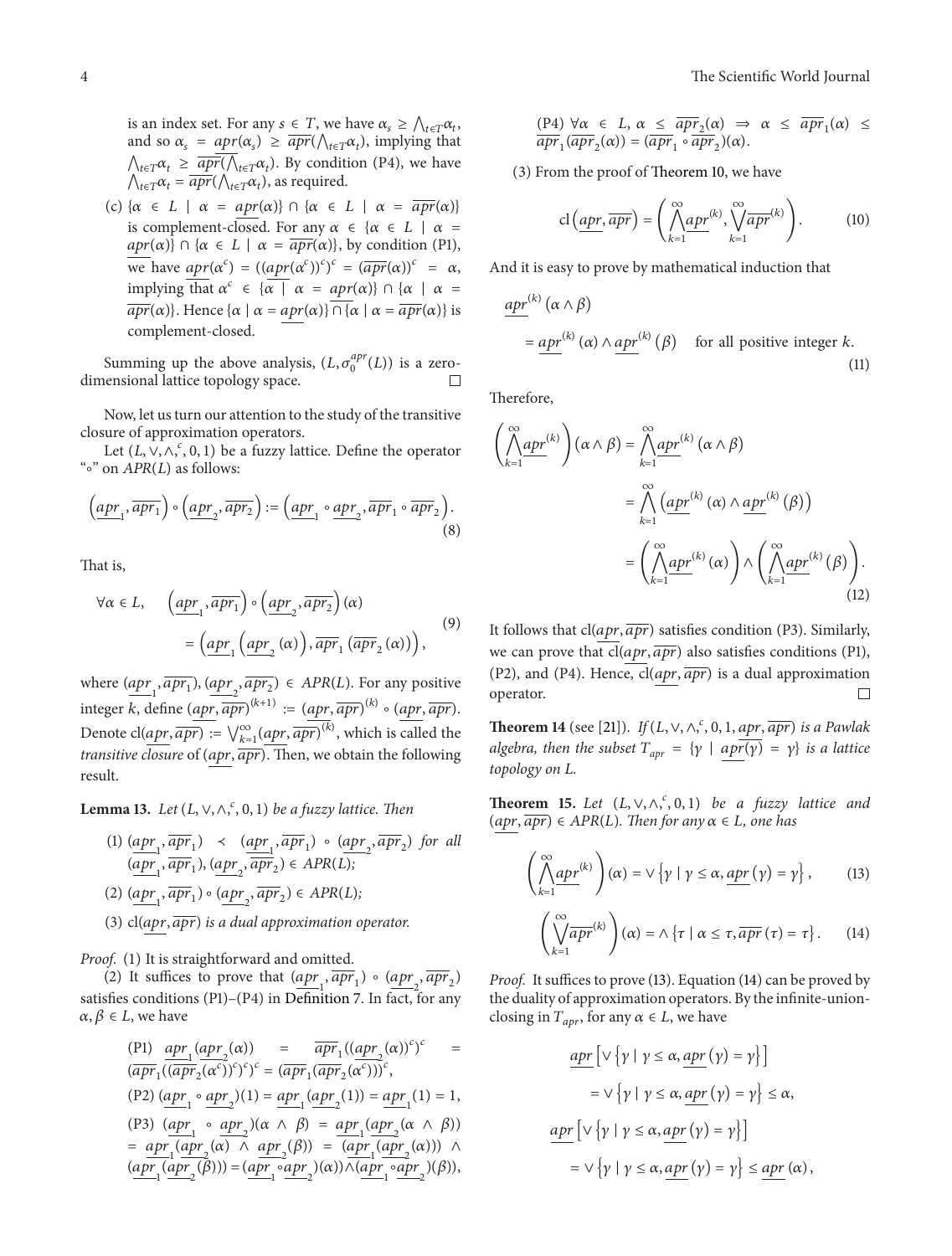$$
\underline{apr} \left[ \vee \{ \gamma \mid \gamma \le \alpha, \underline{apr} \left( \gamma \right) = \gamma \} \right]
$$
\n
$$
= \vee \{ \gamma \mid \gamma \le \alpha, \underline{ apr} \left( \gamma \right) = \gamma \} \le \underline{ apr}^{(2)} \left( \alpha \right)
$$
\n
$$
\vdots
$$
\n
$$
\underline{ apr} \left[ \vee \{ \gamma \mid \gamma \le \alpha, \underline{ apr} \left( \gamma \right) = \gamma \} \right]
$$
\n
$$
= \vee \{ \gamma \mid \gamma \le \alpha, \underline{ apr} \left( \gamma \right) = \gamma \} \le \underline{ apr}^{(k)} \left( \alpha \right),
$$
\n
$$
\vdots
$$

implying that  $\forall {\gamma \mid \gamma \leq \alpha, \frac{apr(\gamma) = \gamma }{ \}} \leq (\bigwedge_{k=1}^{\infty} \frac{apr^{(k)}(\alpha)}{ \alpha}.$ Conversely, for any  $\alpha \in L$ ,

$$
\underline{apr}\left(\left(\bigwedge_{k=1}^{\infty} \underline{apr}^{(k)}\right)(\alpha)\right) = \left(\bigwedge_{k=1}^{\infty} \underline{apr}^{(k)}\right)(\alpha) \leq \alpha. \qquad (16)
$$

It follows that  $(\bigwedge_{k=1}^{\infty} \underline{apr}^{(k)})(\alpha) \in T_{apr}$ , and so  $(\bigwedge_{k=1}^{\infty} \underline{apr}^{(k)})(\alpha)$  $\leq \vee \{ \gamma \mid \gamma \leq \alpha, apr(\gamma) = \gamma \}.$  Hence, (13) holds.

As a consequence of Theorem 15, we obtain the following result.

Corollary 16. *If* (*L*, ∨, ∧,<sup>*c*</sup>, 0, 1, <u>apr</u>, <del>apr</del>) is a Pawlak algebra, *then*  $\overline{apr}_* := \bigvee_{k=1}^{\infty} \overline{apr}^{(k)}$  *is a closure operator on L.* 

## **4. The Relationships between Pawlak Algebra and Auxiliary Ordering**

Gierz [19] introduces the concept of auxiliary ordering for the study of continuous lattice. In fact, the auxiliary ordering is an order relation which is rougher than the initial ordering and can be regarded as the approximation of initial ordering. Inspired by this idea, we can use approximation operator to describe order approximately.

The following results present the relationships between Pawlak algebra and strong auxiliary ordering.

**Theorem 17.** *Let*  $(L, \vee, \wedge, \ulcorner, 0, 1)$  *be a fuzzy lattice and* " $\prec$ " *a strong auxiliary ordering on L. Define two operators apr* :  $L \rightarrow L$  and  $\overline{apr}$   $\therefore$   $L \rightarrow L$  as follows:

$$
\forall \alpha \in L, \quad \underbrace{apr}_{\prec}(\alpha) := \vee \{ \gamma \mid \gamma \prec \alpha, \gamma \in L \},
$$
\n
$$
\overline{apr}_{\prec}(\alpha) = (\underbrace{apr}_{\prec}(\alpha^{c}))^{c};
$$
\n(17)

then  $(L, \vee, \wedge, \overset{c}{\cdot}, 0, 1, \underbrace{apr}_{\prec}, \overline{apr}_{\prec})$  is a Pawlak algebra.

*Proof.* It is obvious that condition (P1) holds. In what follows, we prove that conditions (P2)–(P4) are satisfied.

(1) The strong auxiliary ordering  $\prec$  implies that  $1 \prec 1$  is true, and so we have

$$
\underline{apr}_{\prec}(1) = \vee \{ \gamma \mid \gamma \prec 1, \gamma \in L \} = 1,\tag{18}
$$

implying that condition (P2) holds.

(2) Let  $\alpha$ ,  $\beta$ ,  $\gamma \in L$  be such that  $\gamma \prec \alpha \wedge \beta$ . Then  $\gamma \leq \gamma \prec$  $\alpha \wedge \beta \leq \alpha$  and  $\gamma \leq \gamma \prec \alpha \wedge \beta \leq \beta$ . By condition (ii) in Definition 1, we have  $\gamma \prec \alpha$ ,  $\gamma \prec \beta$ , and so

$$
\{\gamma \mid \gamma \prec \alpha \land \beta, \gamma \in L\} \subseteq \{\gamma \mid \gamma \prec \alpha, \gamma \in L\},\
$$

$$
\{\gamma \mid \gamma \prec \alpha \land \beta, \gamma \in L\} \subseteq \{\gamma \mid \gamma \prec \beta, \gamma \in L\}.
$$

$$
(19)
$$

Therefore

(15)

$$
\nabla \{ \gamma \mid \gamma \prec \alpha \wedge \beta, \gamma \in L \} \leq \nabla \{ \gamma \mid \gamma \prec \alpha, \gamma \in L \},
$$
  

$$
\nabla \{ \gamma \mid \gamma \prec \alpha \wedge \beta, \gamma \in L \} \leq \nabla \{ \gamma \mid \gamma \prec \beta, \gamma \in L \}.
$$
 (20)

It follows that  $\underset{\alpha}{\operatorname{apr}}(\alpha \wedge \beta) \leq \underset{\alpha}{\operatorname{apr}}(\alpha)$  and  $\underset{\alpha}{\operatorname{apr}}(\alpha \wedge \beta) \leq$  $\underbrace{apr}_{\prec}(\beta)$ , and hence

$$
\underline{apr}_{\prec}(\alpha \wedge \beta) \leq (\underline{apr}_{\prec}(\alpha)) \wedge (\underline{apr}_{\prec}(\beta)). \tag{21}
$$

On the other hand, by condition (iii) in Definition 3, we have

$$
\forall \{\gamma \mid \gamma < \alpha, \gamma \in L\} < \alpha,
$$
\n
$$
\forall \{\gamma \mid \gamma < \beta, \gamma \in L\} < \beta.
$$
\n
$$
(22)
$$

It follows from

$$
(\vee \{\gamma \mid \gamma < \alpha, \gamma \in L\})
$$
\n
$$
\wedge (\vee \{\gamma \mid \gamma < \beta, \gamma \in L\}) \leq \vee \{\gamma \mid \gamma < \alpha, \gamma \in L\} < \alpha \leq \alpha,
$$
\n
$$
(\vee \{\gamma \mid \gamma < \alpha, \gamma \in L\})
$$
\n
$$
\wedge (\vee \{\gamma \mid \gamma < \beta, \gamma \in L\}) \leq \vee \{\gamma \mid \gamma < \beta, \gamma \in L\} < \beta \leq \beta
$$
\n
$$
(23)
$$

that

$$
(\vee \{\gamma \mid \gamma \prec \alpha, \gamma \in L\}) \wedge (\vee \{\gamma \mid \gamma \prec \beta, \gamma \in L\}) \prec \alpha,
$$
  

$$
(\vee \{\gamma \mid \gamma \prec \alpha, \gamma \in L\}) \wedge (\vee \{\gamma \mid \gamma \prec \beta, \gamma \in L\}) \prec \beta.
$$
 (24)

Hence

$$
(\vee \{\gamma \mid \gamma \prec \alpha, \gamma \in L\}) \wedge (\vee \{\gamma \mid \gamma \prec \beta, \gamma \in L\}) \prec \alpha \wedge \beta, \tag{25}
$$

implying that

$$
(\vee \{\gamma \mid \gamma \prec \alpha, \gamma \in L\})
$$
  
 
$$
\wedge (\vee \{\gamma \mid \gamma \prec \beta, \gamma \in L\}) \in \{\gamma \mid \gamma \prec \alpha \wedge \beta, \gamma \in L\}.
$$
 (26)

Thus  $\underset{\sim}{\underline{apr}}(\alpha) \wedge \underset{\sim}{\underline{apr}}(\beta) \leq \underset{\sim}{\underline{apr}}(\alpha \wedge \beta)$ , and so  $\underset{\sim}{\underline{apr}}(\alpha) \wedge$  $\underset{\sim}{\operatorname{apr}}_{\prec}(\beta) = \underset{\sim}{\operatorname{apr}}_{\prec}(\alpha \wedge \beta).$  Hence condition (P3) holds.

(3) By the duality of approximation operators, it suffices to prove that  $\underbrace{apr}(\alpha) \leq \alpha$ . And this is clearly true by the definition of  $\underset{\sim}{\text{apr}}(\alpha)$ .

Summing up the above statements,  $(L, \vee, \wedge, ^c, 0, 1, \underbrace{apr}_{\prec}, )$  $\overline{apr}_{\leq}$ ) is a Pawlak algebra.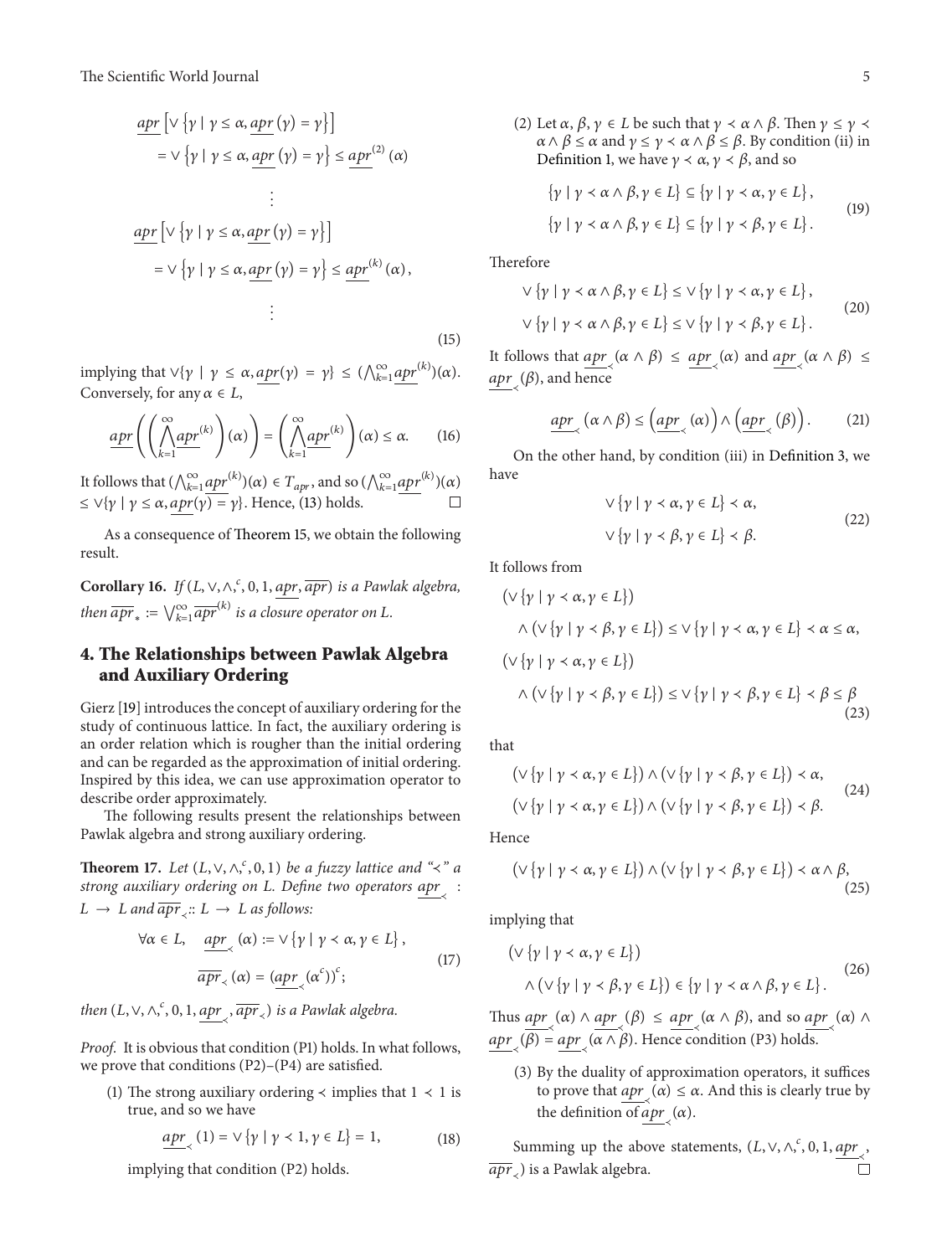**Theorem 18.** Let  $(L, \vee, \wedge, ^c, 0, 1, \overline{apr}, \overline{apr})$  be a Pawlak algebra. *Define a binary relation "*≺*" as follows:*

$$
\forall \alpha, \beta \in L, \quad \alpha \prec \beta \Longleftrightarrow \overline{apr}(\alpha) \leq \beta. \tag{27}
$$

*Then* "≺" is an auxiliary ordering on L.

*Proof.* (1) Let  $\alpha$ ,  $\beta \in L$  be such that  $\alpha \prec \beta$ . Then  $\alpha \leq \beta$  since  $\alpha \leq \overline{apr}(\alpha)$  and  $\overline{apr}(\alpha) \leq \beta$ .

(2) Let  $\alpha$ ,  $\beta$ ,  $\eta$ ,  $\lambda \in L$  be such that  $\eta \leq \alpha \prec \beta \leq \lambda$ . Then  $\overline{apr}(\eta) \leq \overline{apr}(\alpha)$  and  $\overline{apr}(\alpha) \leq \beta \leq \lambda$ . It follows that  $\overline{apr}(\eta) \leq \overline{apr}(\eta)$  $\lambda$ ; that is,  $\eta \prec \lambda$ .

(3) Let  $\alpha$ ,  $\beta$ ,  $\lambda \in L$  be such that  $\alpha \prec \gamma$  and  $\beta \prec \gamma$ . Then  $\overline{apr}(\alpha) \leq \gamma$  and  $\overline{apr}(\beta) \leq \gamma$ . Thus,

$$
\overline{apr} (\alpha \vee \beta) = \overline{apr} (\alpha) \vee \overline{apr} (\beta) \le \gamma,
$$
 (28)

implying that  $\alpha \vee \beta \prec \gamma$ .

(4) It follows from  $0 = \overline{apr}(0) \le \alpha$  that  $0 < \alpha$  for all  $\alpha \in L$ .

Summing up the above statements, " $\prec$ " is an auxiliary ering on *L* ordering on L.

## **5. Molecular Pawlak Algebra and Rough Topology**

In this section, we focus on the approximate structure on fuzzy lattices. This structure can be regarded as abstract system of rough set.

*Definition 19.* Let  $(L(\pi), \vee, \wedge, \frac{c}{\pi})$ ,  $\overline{apr}$ , be a molecular Pawlak algebra,  $(D, \geq)$  a directed set, and  $\{S(d)\}_d \in D$  a molecular net and *α* ∈ *π*. If there exists *d*<sup>0</sup> ∈ *D* such that *apr*(*α*) ≤  $S(d) \leq \overline{apr}(\alpha)$  for any  $d \geq d_0$ , then  $\alpha$  is called a *rough limit* of S, denoted by  $S \xrightarrow{apr} \alpha$ . The set of all rough limits of S is denoted by  $\lim S$ .

In the sequel, we provide two examples of molecular Pawlak algebra in topology space.

*Example 20.* Let  $(U, \rho)$  be a metric space,  $L = \Phi(U)$ , and  $\pi =$  $\{\{x\} \mid x \in U\}$ , where  $\Phi(U)$  denotes the set of all subsets of U. Define

$$
\forall A \in L, \quad \overline{apr}A := \bigcup_{x \in A} \overline{B}(x,1), \quad \underline{apr}A := (\overline{apr}A^c)^c, \quad (29)
$$

where  $\overline{B}(x, 1)$  is the closed ball. Then  $(\Phi(U)(\pi), \cup, \cap, \frac{c}{n}, \underline{apr},$  $\overline{apr}$ ) is a molecular Pawlak algebra. Let  $x_0$  be the apr-limit of the molecular sequence  $\{x_n\}_{n \in \mathbb{N}}$  (i.e.,  $x_n \xrightarrow{apr} x_0$ ), which means that there exists  $n_0 \in N$  such that  $\rho(x_n, x_0) \leq 1$  for  $n \ge n_o$ . Obviously,  $x_n \to x_0$  implies  $x_n \xrightarrow{apr} x_0$   $(n \to \infty)$ .

*Example 21.* Let  $U$  be a nonempty set,  $R$  an equivalent relation on  $U, L = \mathbb{F}(U)$  fuzzy power set on  $U, \pi = \{\{x_{\lambda}\} \mid x \in U, \lambda \in$  $(0, 1]$ , and  $U/R = \{X_i\}_{i \in I}$ . For any  $A \in \mathbb{F}(U)$ , define two fuzzy sets  $F^A$  and  $F_A$  on  $U/R$  as

$$
\forall i \in I, \quad F^{A}(X_{i}) = \sup \{ A(x) \mid x \in X_{i} \},
$$
  

$$
F_{A}(X_{i}) = \inf \{ A(x) \mid x \in X_{i} \}.
$$
 (30)

Then we have, for all  $A, B \in F(U)$ ,

(1) 
$$
F^{A \cup B} = F^{A} \cup F^{B},
$$
  
\n(2) 
$$
F_{A \cap B} = F_{A} \cap F_{B},
$$
  
\n(3) 
$$
F^{A \cap B} \subseteq F^{A} \cap F^{B},
$$
  
\n(4) 
$$
F_{A \cup B} \supseteq F_{A} \cup F_{B},
$$
  
\n(5) 
$$
F_{A} \subseteq F^{A}.
$$

Moreover, for any  $A \in F(U)$ , define  $\overline{apr}A$  and  $aprA$  as

$$
\left(\overline{apr}A\right)(x) = \begin{cases} F^{A}\left(X_{i}\right) & x \in X_{i} \\ 0 & x \notin X_{i}, \end{cases}
$$
 (31)

$$
\left(\underbrace{apr} A\right)(x) = \begin{cases} F_A\left(X_i\right) & x \in X_i \\ 0 & x \notin X_i, \end{cases} \tag{32}
$$

for any  $x \in U$ . Then  $(\mathbb{F}(U)(\pi), \cup, \cap, \frac{c}{n}$ ,  $\frac{apr}{apr})$  is a molecular Pawlak algebra.

In the system  $(\mathbb{F}(U)(\pi), \cup, \cap, \frac{c}{\alpha pr}, \overline{apr}),$  the rough neighborhood  $\overline{apr}(x_{\lambda})$  of molecule  $x_{\lambda}$  is represented as

$$
\overline{apr}(x_{\lambda})(y) = \begin{cases} \lambda & R(x, y) = 1 \\ 0 & R(x, y) = 0, \end{cases}
$$
 (33)

 $S \xrightarrow{apr} x_{\lambda}$  if and only if there exists  $d_0 \in D$  such that  $xRy^d$  and  $\lambda_d \le \lambda$  for  $d \ge d_0$ , where  $S(d) = y_{\lambda_d}^d$  and  $X_i$  is poly-point set.

If  $U/R = \{\{x\} \mid x \in U\}$ , namely,  $R(x, y) = 1$  if and only if  $x = y$ , then we have

$$
\overline{apr}(x_{\lambda}) = \underline{apr}(x_{\lambda}) = x_{\lambda}
$$
\n(34)

for fuzzy point  $x_{\lambda}$  and it is know that  $S \xrightarrow{apr} x_{\lambda}$  if and only if there exists  $d_0 \in D$  such that  $S(d) = x_{\lambda}$  for  $d \geq d_0$ .

Definition 22. A molecular net is called R-fuzzy-rough*convergent* if and only if it is apr-convergent in the molecular Pawlak algebra ( $\mathbb{F}(U)(\pi)$ ,  $\cup$ ,  $\cap$ ,  $\cdot$ ,  $\frac{apr}{apr}$ ,  $\frac{apr}{apr}$ ) defined by formulas (31) and (32).

The following is now straightforward.

**Proposition 23.** *The R-fuzzy-rough-convergent classes satisfy the Moore-Smith conditions can induce a topology, called Rrough fuzzy topology, which is a nullity topology with square members.*

**Theorem 24.** *Let*  $(L(\pi), \vee, \wedge, ^c, 0, 1)$  *be a molecular lattice. Then any mapping*  $h : \pi \rightarrow L$  *satisfying*  $\alpha \leq h(\alpha)$  *can at least induce a molecular Pawlak algebra.*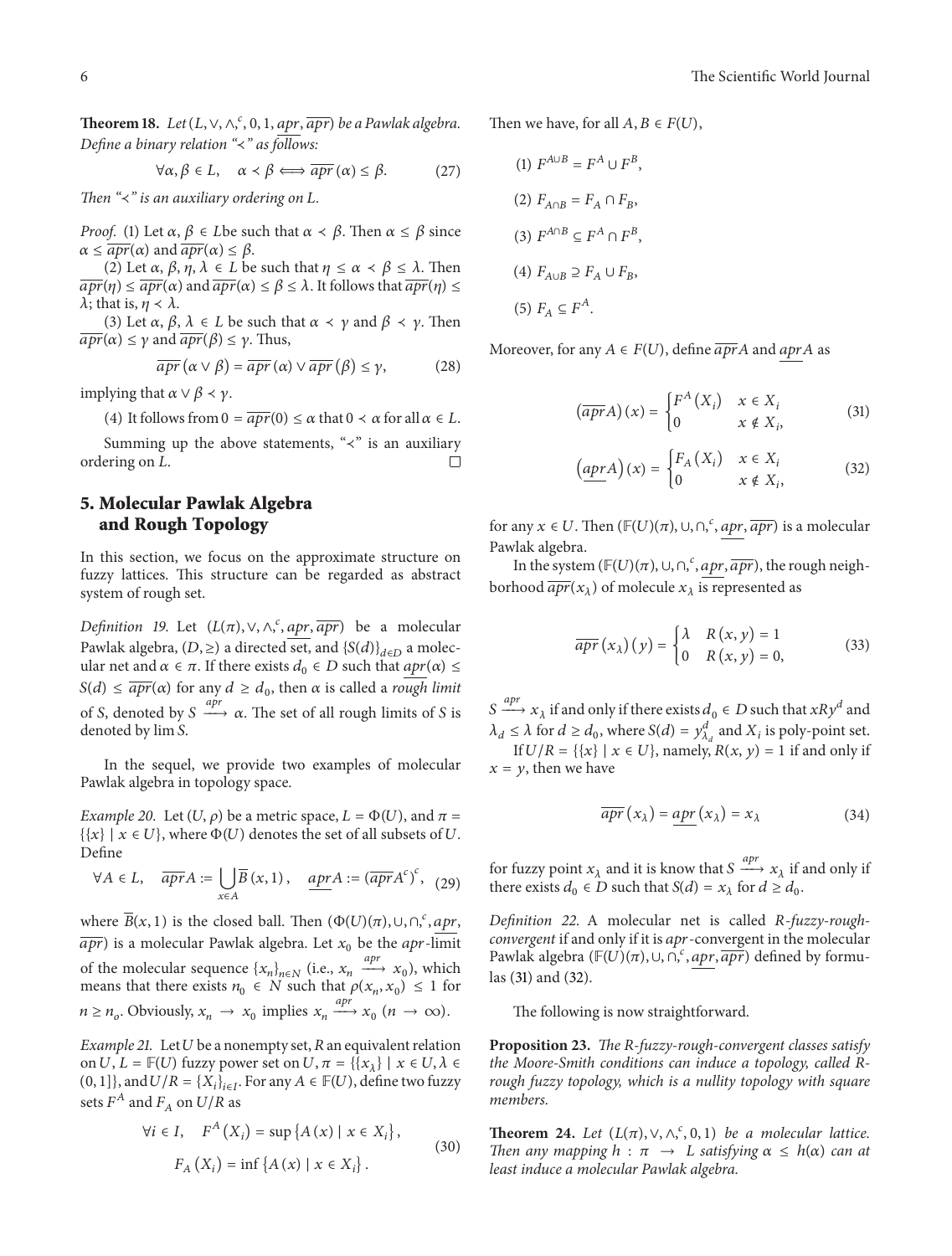*Proof.* Set  $\overline{h}(0) = 0$ , and define

$$
\overline{h}(\gamma) := \bigvee_{\alpha \leq \gamma, \alpha \in \pi} h(\alpha), \qquad \underline{h}(\gamma) = \left(\overline{h}(\gamma^c)\right)^c. \tag{35}
$$

Then it is evident that  $(L(\pi), \vee, \wedge, \frac{\hbar}{}, \overline{h})$  is a molecular Pawlak algebra.

## **6. The Application of Approximation Operators to Rough Sets**

Yao and Lin [16] introduce the concept of rough sets with general binary relation. They defined  $R$ -neighborhood of  $x$ from a universe  $U$  by the binary relation  $R$  on  $U$ ,

$$
r(x) := \{ y \mid (x, y) \in R \},\tag{36}
$$

and defined general dual approximation operators  $\frac{apr}{dx_R}$  and  $\overline{apr}_R$  as, for all  $X \subseteq U$ ,

$$
\underline{apr}_{R}(X) := \{x \mid r(x) \subseteq X\},
$$
  

$$
\overline{apr}_{R}(X) := \{x \mid r(x) \cap X \neq \emptyset\}.
$$
 (37)

In this section, we further investigate the properties of approximation operators induced by a binary relation.

The following results recall some basic properties of approximation operators induced by a binary relation.

**Proposition 25** (see [16]). Let  $R \subseteq U \times U$  be a similar relation *on*  $U$ . Then the following assertions hold: for all  $x, y \in U$  and  $X, Y \subseteq U$ ,

- (R1)  $\underline{apr}_R(X) = [\overline{apr}_R(X^c)]^c$ ,  $\overline{apr}_R(X) = [\underline{apr}_R(X^c)]^c$ ; (R2)  $\underset{\sim}{\underline{apr}}_{R}(\varnothing) = \overline{apr}_{R}(\varnothing) = \varnothing, \underset{\sim}{\underline{apr}}_{R}(U) = \overline{apr}_{R}(U) = U;$
- $(R3)$   $\underline{apr}_R(X \cap Y) = \underline{apr}_R(X) \cap \underline{apr}_R(Y), \overline{ apr}_R(X \cap Y) \subseteq$  $\overline{apr}_R(X) \cap \overline{apr}_R(Y);$
- $(R4)$   $\underset{M}{\underline{apr}}(X \cup Y) \supseteq \underset{R}{\underline{apr}}(X) \cup \underset{R}{\underline{apr}}(Y), \overline{apr}_{R}(X \cup Y) =$  $\overline{apr}_R(X) \cup \overline{apr}_R(Y);$
- $(R5)$   $\underset{\longrightarrow}{apr}_R(X) \subseteq X \subseteq \overline{apr}_R(X);$
- $(R6)$   $x \in \overline{apr}_p\{y\} \Leftrightarrow y \in \overline{apr}_p\{x\}.$

Proposition 25 indicates that the system  $(\Phi(U), \cup, \Phi(V))$  $\cap_{r}^{\epsilon}$ ,  $\varnothing$ ,  $\overline{U}$ ,  $\overline{apr}_{R}$  is a Pawlak algebra, where  $\Phi(U)$ denotes the set of all subsets of  $U$ .

**Proposition 26** (see [22]). Let  $R \subseteq U \times U$  be a binary relation *on . Then*

- (1) *R* is reflexive if and only if  $\underline{apr}_R(X) \subseteq X \subseteq$  $\overline{apr}_R(X)$  ( $\forall X \subseteq U$ );
- (2) *R* is symmetric if and only if  $x \in \overline{apr}_R\{y\}$  is equivalent *to*  $y \in \overline{apr}_R\{x\};$
- (3) *the reflexive relation* R *is transitive if and only if*  $\overline{apr}_R$ *is a closure operator.*

**Proposition 27.** *Let*  $(p, \overline{p}) \in APR(\Phi(U))$ *, where*  $\overline{p}$  *is a closure operator. Then*

$$
x \in \overline{p}\{y\} \quad \text{iff} \quad \overline{p}\{x\} \subseteq \overline{p}\{y\} \,.
$$
 (38)

*Proof.* It is straightforward and omitted.

**Theorem 28.** *Let*  $(\Phi(U), \cup, \cap, ^c, \varnothing, U, \underline{p}, \overline{p})$  *be a Pawlak algebra, where*  $\bar{p}$  *is a closure operator that satisfies (P6) for all*  $x, y \in U, x \in \overline{p}{y} \Leftrightarrow y \in \overline{p}{x}$ . Then we have the following:

(1) *the binary relation*  $R_p$  *defined as* 

$$
R_p := \{(x, y) \mid x \in \overline{p} \{y\} \}
$$
 (39)

*is an equivalent relation on U;* 

(2)  $(\underbrace{apr_{R_p}}, \overline{apr_{R_p}})$   $\prec$   $(\underbrace{p}, \overline{p})$ . Moreover, if U is a finite *universe or the cover*  $\{\overline{p}\{x\}\}_{{x \in U}}$  *of U is finite, then*  $(\underbrace{apr}_{R_p}, \overline{apr}_{R_p}) = (\underbrace{p}_{p}, \overline{p}).$ 

*Proof.* (1) It follows from Proposition 29 and condition (P6) that

$$
R_p = \{(x, y) | \overline{p} \{x\} = \overline{p} \{y\} \}.
$$
 (40)

Then it is easy to see that  $R_p$  is an equivalent relation, where  $[x]_R = {\overline{p}}\{x\}$  for all  $x \in U$ .

(2) For any  $X \subseteq U$ , we have

$$
\overline{apr}_{R_p}(X) = \left\{ x \mid [x]_{R_p} \cap X \neq \emptyset \right\}
$$

$$
= \left\{ x \mid \{ y \mid x \in \overline{p} \{ y \} \} \cap X \neq \emptyset \right\}
$$

$$
= \left\{ x \mid \exists y \in X \text{ such that } x \in \overline{p} \{ y \} \right\}
$$
(41)
$$
\subseteq \overline{p}(X).
$$

On the other hand,  $\overline{apr}_{R_p}(X^c) \subseteq \overline{p}(X^c)$  implies that  $(\overline{p}(X^c))^c \subseteq (\overline{apr}_{R_p}(X^c))^c$ ; hence  $\underline{p}(X) \subseteq \underline{apr}_{R_p}(X)$ . Thus, we have  $\underbrace{(apr_{R_p}, \overline{apr}_{R_p}) \prec (\underline{p}, \overline{p})}.$ 

Suppose that universe  $U$  is finite and let  $X =$  $\{y_1, y_2, \ldots, y_m\} \subseteq U$ . Then we have

$$
\overline{p}(X) = \bigcup_{y_k \in X} \overline{p} \{y_k\} = \{x \mid \exists y \in X \text{ such that } x \in \overline{p} \{y\}\}
$$

$$
= \{x \mid \exists y \in X \text{ such that } y \in [x]_{R_p}\}
$$

$$
= \{x \mid [x]_{R_p} \cap X \neq \emptyset\}
$$

$$
= \overline{apr}_{R_p}(X).
$$
(42)

Analogous to the above proof, we have  $\underline{p}(X) = \underline{apr}_{R_p}(X)$ . It follows that  $\underbrace{(apr_{R_p}, \overline{apr}_{R_p}) = (\underline{p}, \overline{p})}.$ 

Now suppose that the cover  ${\{\overline{p}\{x\}}_{x \in U}$  of U is finite; that is, there exist  $x_k \in U$ ,  $k = 1, 2, ..., m$  such that

 $\Box$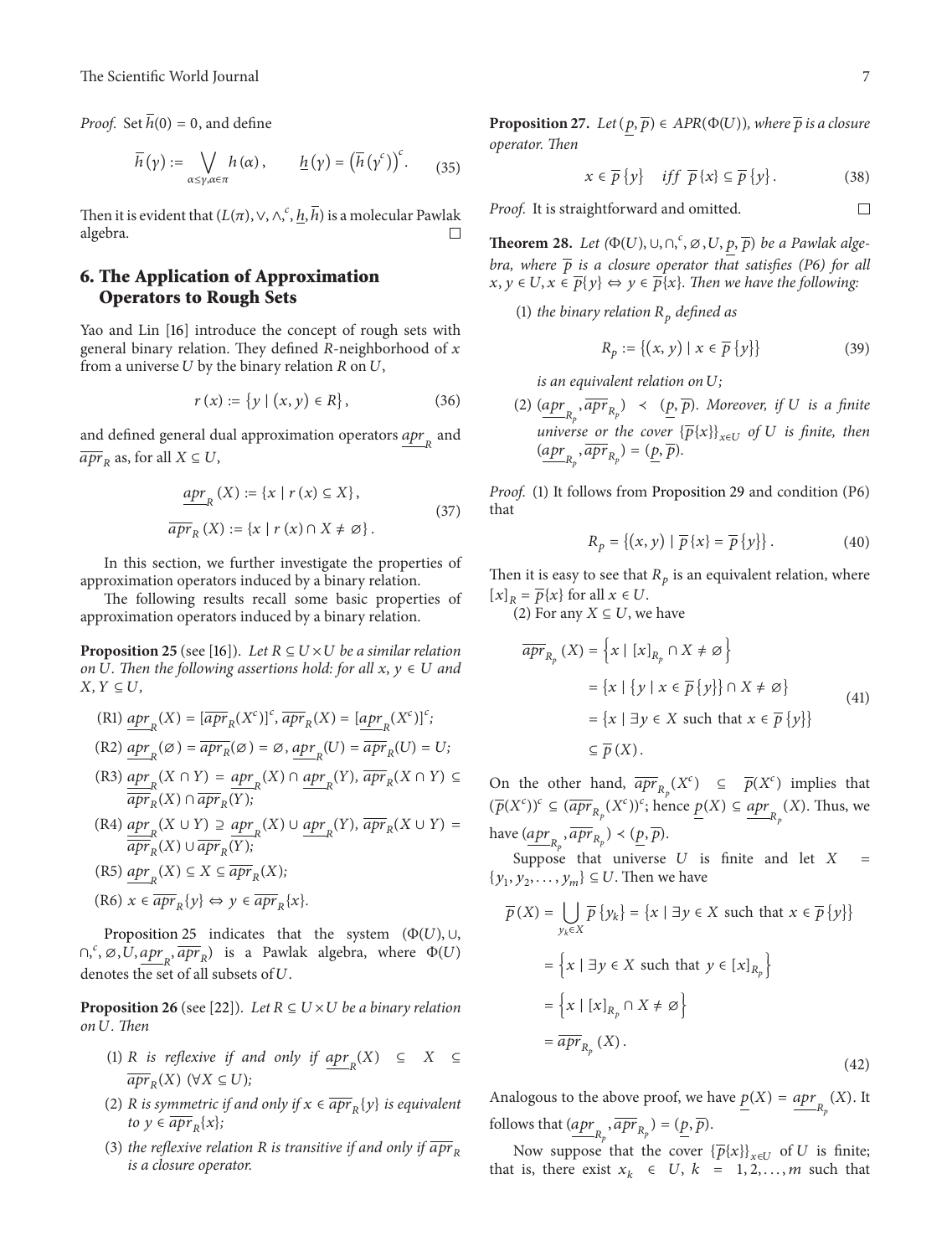${\{\overline{p}\{x_k\}\}}_{k\in{1,2,...,m\}}}$  is a cover of U. Analogous to the above proof, to prove that  $\overline{(apr_{R_p}, \overline{apr}_{R_p})} = (\underline{p}, \overline{p})$ , it suffices to prove that, for all  $X \subseteq U$ ,  $\overline{p}(X) \subseteq \overline{apr}_R(X)$ . In fact, it follows from  ${\{\overline{p}\{x_k\}\}}_{k \in \{1,2,\dots,m\}}$  being a cover of  $U$  that  $X \subseteq U \subseteq \bigcup_{k=1}^m \overline{p}\{x_k\}.$ Hence

$$
\overline{p}(X) \subseteq \overline{p}\left(\bigcup_{k=1}^{m} \overline{p}\left\{x_{k}\right\}\right)
$$
\n
$$
= \bigcup_{k=1}^{m} \overline{p}\left\{x_{k}\right\}
$$
\n
$$
= \left\{x \mid \text{there exists } x_{k} \in X \text{ such that } x \in \overline{p}\left\{x_{k}\right\}\right\}
$$
\n
$$
= \left\{x \mid \text{there exists } x_{k} \in X \text{ such that } \overline{p}\left\{x\right\} = \overline{p}\left\{x_{k}\right\}\right\}
$$
\n
$$
= \left\{x \mid \text{there exists } x_{k} \in X \text{ such that } x_{k} \in [x]_{R_{p}}\right\}
$$
\n
$$
= \left\{x \mid [x]_{R_{p}} \cap X \neq \emptyset\right\} = \overline{apr}_{R_{p}}(X), \tag{43}
$$

as required.

In the sequel, denote by  $\Re$  the set of all similar relations on  $U$ . Then it is evident that  $\Re$  is infinite-intersection-closed. And the following result holds.

**Proposition 29.** Let  $\Re$  be the set of all similar relations on U. *Then we have*

- $(1)$   $[x]_{\bigcap_{t \in T} R_t} = \bigcap_{t \in T} [x]_{R_t}$  for  $\{R_t\}_{t \in T} \subseteq \mathcal{R}$ , where  $T$  is an *index set;*
- (2)  $\forall R_1, R_2 \in \mathcal{R}, R_1 \subseteq R_2 \Leftrightarrow (\underline{apr}_{R_1}, \overline{apr}_{R_1}) \prec$  $\frac{(\operatorname{apr}_{R_2}, \overline{\operatorname{apr}}_{R_2})}{\cdot}$

*Proof.* (1) Consider  $[x]_{\bigcap_{t \in T} R_t} = \{ y \mid (x, y) \in \bigcap_{t \in T} R_t \} = \{ y \mid (x, y) \in \bigcap_{t \in T} R_t \}$  $\forall t \in T, (x, y) \in R_t$  =  $\bigcap_{t \in T} \{y \mid (x, y) \in R_t\} = \bigcap_{t \in T} [x]_{R_t}.$ 

(2) Let  $R_1, R_2 \in \mathcal{R}$  be such that  $R_1 \subseteq R_2$ . Then for any  $x \in U$ , we have  $[x]_{R_1} \subseteq [x]_{R_2}$ . Now, let  $X \subseteq U$ . If  $x \in \underset{R_2}{\operatorname{apr}}(X)$ , then  $[x]_{R_2} \subseteq X$ , implying that  $[x]_{R_1} =$  $[x]_{R_1 \cap R_2} = [x]_{R_1} \cap [x]_{R_2} \subseteq [x]_{R_2} \subseteq X$ ; that is,  $x \in \underline{apr}_{R_1}(X)$ . Therefore,  $\underline{apr}_{R_2}(X) \subseteq \underline{apr}_{R_1}(X)$  and  $\overline{apr}_{R_1}(X) \subseteq \overline{apr}_{R_2}(X)$ by the duality. It follows that  $(\underline{apr}_{R_1}, \overline{apr}_{R_1}) \prec (\underline{apr}_{R_2}, \overline{apr}_{R_2}).$ 

Conversely, suppose that  $(\underline{apr}_{R_1}, \overline{apr}_{R_1}) \prec (\underline{apr}_{R_2}, \overline{apr}_{R_2})$ and  $(x, y) \in R_1$ . It follows that  $x \in \overline{apr}_{R_1} \{y\}$ . Since  $\overline{apr}_{R_1}(X) \subseteq \overline{apr}_{R_2}(X)$  for any  $X \subseteq U$  by the assumption, we know that  $\overline{apr}_{R_1} \{y\} \subseteq \overline{apr}_{R_2} \{y\}$ , and hence  $x \in \overline{apr}_{R_2} \{y\}$ , implying that  $(x, y) \in R_2$ . Therefore,  $R_1 \subseteq R_2$ .

**Theorem 30.** *Let be a finite set and a similar relation on* U. Then there exists an equivalent relation  $\overline{R}$  such that  $cl(apr_{R}$ ,  $\overline{apr}_{R}$ ) =  $(apr_{\overline{R}}$ ,  $\overline{apr}_{\overline{R}}$ ) and that R is the transitive *closure of .*

*Proof.* It follows from the proof of Theorem 10 that cl( $\underline{apr}_R$ ,  $\overline{apr}_R$ ) =  $(\bigwedge_{k=1}^{\infty} \underline{apr}_R^{(k)}, \bigvee_{k=1}^{\infty} \overline{apr}_R^{(k)})$  and that

 $\bigvee_{k=1}^{\infty} \overline{apr}_R^{(k)}$  is a closure operator satisfying (R6). Now, we define a binary relation  $\overline{R}$  on  $U$  as follows:

$$
\overline{R} := \left\{ (x, y) \mid x \in \left( \bigcup_{k=1}^{\infty} \overline{apr}_R^{(k)} \right) \{y\} \right\}.
$$
 (44)

Then, it is evident that  $\overline{R}$  is a similar relation on U and  $\text{cl}(\underbrace{apr}_{R}, \overline{apr}_{R}) = (\underbrace{apr}_{R}, \overline{apr}_{R})$  by Theorem 10. In the sequel, we prove that  $\overline{R}$  is the transitive closure of R, which also implies that  $\overline{R}$  is an equivalent relation on U.

Suppose that  $R^*$  is an equivalent relation such that  $R \subseteq$  $R^*$ . By Proposition 29, we have  $\left(\frac{apr}{R}, \overline{apr}_R\right) \prec \left(\frac{apr}{R^*}, \overline{apr}_{R^*}\right)$ and  $\overline{apr}_{R^*}$  is a closure operator, and hence  $\left( \underline{apr}_{\overline{R}} , \overline{apr}_{\overline{R}} \right)$   $\prec$  $(apr_{n*}, \overline{apr}_{R^*})$ . Thus, by Proposition 29,  $\overline{R} \subseteq R^*$ .  $\Box$ 

#### **7. Conclusions**

 $\Box$ 

In this paper, we have investigated the general approximation structure, weak approximation operators, and Pawlak algebra in the framework of fuzzy lattice, lattice topology, and auxiliary ordering. The relationships between the Pawlak approximation structures and these mathematic structures are established, and some related properties are presented. These works would provide a new direction for the study of rough set theory and information systems. As for future research, it will be interesting to continue the study of molecular Pawlak algebra and general partial approximation spaces.

#### **Conflict of Interests**

The authors declare that there is no conflict of interests regarding the publication of this paper.

#### **Acknowledgments**

This research was supported by the National Natural Science Foundation of China (nos. 61305057 and 71301022) and the Natural Science Research Foundation of Kunming University of Science and Technology (no. 14118760).

#### **References**

- [1] Z. Pawlak, "Rough sets," *International Journal of Computer & Information Sciences*, vol. 11, no. 5, pp. 341–356, 1982.
- [2] B. Sun, W. Ma, and H. Zhao, "A fuzzy rough set approach to emergency material demand prediction over two universes," *Applied Mathematical Modelling*, vol. 37, no. 10-11, pp. 7062– 7070, 2013.
- [3] C. Wang, D. Chen, B. Sun, and Q. Hu, "Communication between information systems with covering based rough sets," *Information Sciences*, vol. 216, pp. 17–33, 2012.
- [4] D. Chen, W. Li, X. Zhang, and S. Kwong, "Evidencetheory-based numerical algorithms of attribute reduction with neighborhood-covering rough sets," *International Journal of Approximate Reasoning*, vol. 55, no. 3, pp. 908–923, 2014.